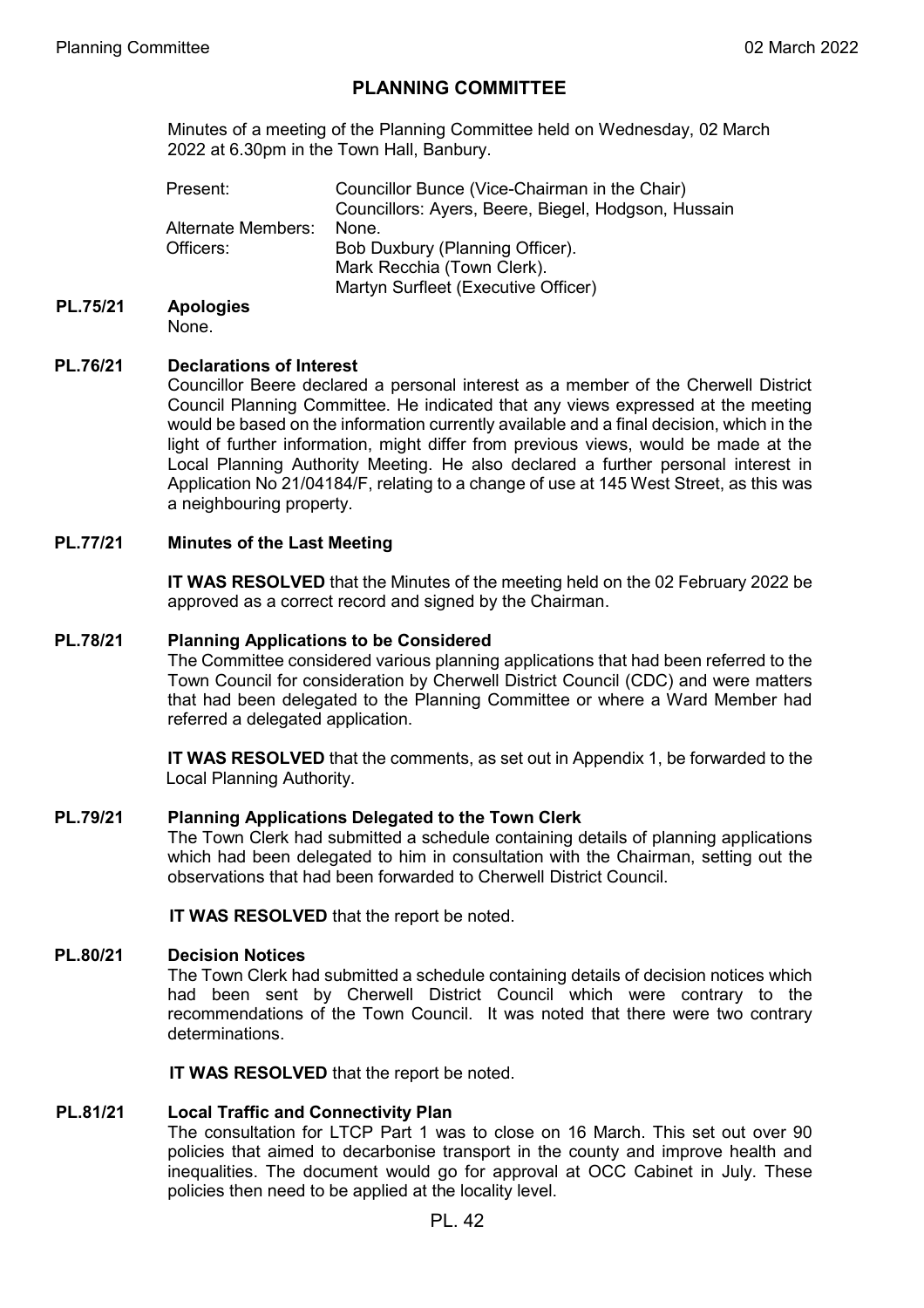A verbal presentation on the document was given and the planning officer sought delegated authority to make comments on the document in consultation with the Chairman of the Planning Committee, based upon the under-mentioned statements of principle. A link to the consultation document can be found below –

<https://letstalk.oxfordshire.gov.uk/ltcp>

- 1. That the Town Council wish to see walking and cycling strategies implemented in such a way that whilst promoting such modes they do not restrict road capacity or affect road safety
- 2. Agree to the provision of an LCWIP for Banbury and look forward to being consulted upon the details contained therein
- 3. That every effort should be taken to retain and expand upon the public transport system within the town and from surrounding villages
- 4. That the LTCP should recognise the significant role that Banbury plays as the centre of a sub-region including parts of Northamptonshire and Warwickshire and expect that cross boundary consultation will take place and financial resources be deployed to ensure continued accessibility from these areas
- 5. That the future importance of maintaining parking for the town centre is recognised as private motoring will move to being more sustainable and towards zero carbon
- 6. That previously proposed road schemes, both of network improvement and management, and new provision ie additional M40 junction and southern relief road, should not be lost. We look forward to being consulted on the area strategy. Such schemes go hand in hand with trying to improve congestion and air quality
- 7. Support for the Leading the Way initiative to head towards zero carbon ie reducing car usage etc.
- 8. The Town Council is opposed to the introduction of Low Traffic Neighbourhoods in a market town. Whilst recognising that they are an appropriate tool for reducing rat-running they are not considered to be a necessary solution in Banbury
- 9. Agree that OCC should pursue its road safety role in all aspects and 20mph zones
- 10. Support ongoing Park and ride and bus rapid transit schemes
- 11. Recognise and support the role that Banbury Station fulfils for commuting and leisure trips
- 12. Support mobility hubs that will allow easier interchange between modes
- 13. Support the need in all new development for fibre broadband connection and wish to see all possible steps to improving the systems to connect all existing communities
- 14. Wish to see increased availability of EV charging points both in new development and in the existing community
- 15. Resist charging for work place car parking
- 16. Members had a mixed attitude to micro mobility i.e. supporting initiatives such as shared bicycles but expressing concern e-scooters
- 17. Agree with the need for a Freight and Logistics strategy
- 18. Banbury Town Council support the need for an Area Transport Strategy for Banbury but wish to see it take into account the needs of surrounding villages who rely upon Banbury as a service centre. We seek early consultation on the contents of the Area Strategy.

**IT WAS RESOLVED** that the response to Oxfordshire County Council for the LTCP be delegated to the planning officer, in consultation with the Chairman of the Committee and the Leader of the Council.

The meeting ended at 7.45 pm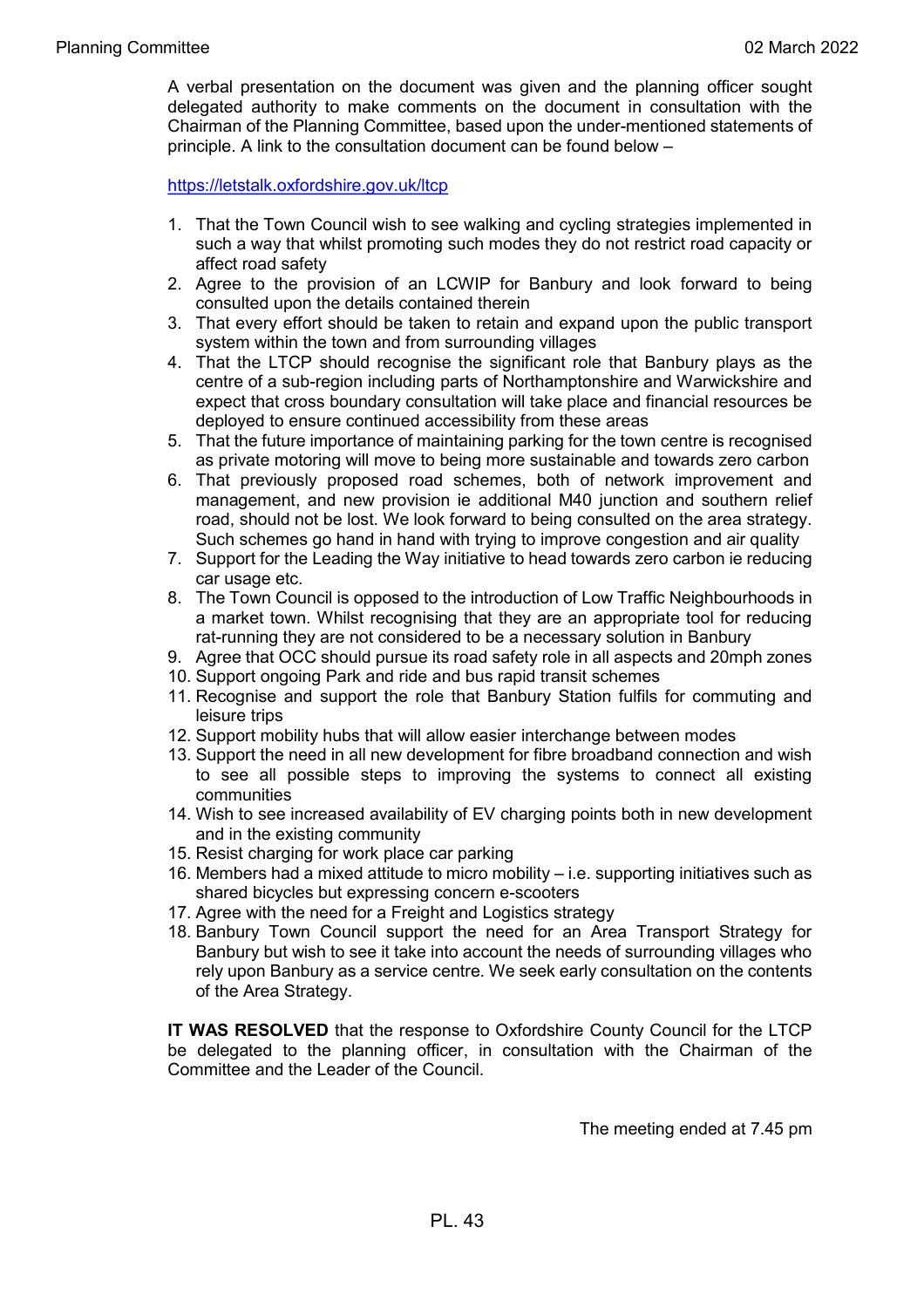# **Planning Applications considered by Planning Committee**

| <b>Application</b><br><b>Number</b> | <b>Applicant</b>               | <b>Location</b>                                    | <b>Proposal</b>                                                                                                                                                                                                                                                                                                                                                                                                                                                                      | <b>Observations</b>                                                                                                                                                                                                                                                                                                                                                                                                                                                                                                                                                                                                                                                                                                                                                                                                                                                                                                                                                                                                                                                                                                                                                                                                                                                                                                                                                                                                                                                                                                                                                |
|-------------------------------------|--------------------------------|----------------------------------------------------|--------------------------------------------------------------------------------------------------------------------------------------------------------------------------------------------------------------------------------------------------------------------------------------------------------------------------------------------------------------------------------------------------------------------------------------------------------------------------------------|--------------------------------------------------------------------------------------------------------------------------------------------------------------------------------------------------------------------------------------------------------------------------------------------------------------------------------------------------------------------------------------------------------------------------------------------------------------------------------------------------------------------------------------------------------------------------------------------------------------------------------------------------------------------------------------------------------------------------------------------------------------------------------------------------------------------------------------------------------------------------------------------------------------------------------------------------------------------------------------------------------------------------------------------------------------------------------------------------------------------------------------------------------------------------------------------------------------------------------------------------------------------------------------------------------------------------------------------------------------------------------------------------------------------------------------------------------------------------------------------------------------------------------------------------------------------|
| 21/01119/F                          | <b>Motor Fuel</b><br>Group Ltd | Q8 Fuelcare, Tramway<br>Road, Banbury, OX16<br>5TD | Outline planning permission for<br>the re-development of the<br>Banbury Oil Depot to include<br>the demolition/removal of<br>buildings and other structures<br>associated with the oil depot<br>use and the erection of up to<br>143 apartments and up to<br>166m2 of community and/or<br>retail and/or commercial space<br>(Class Use E and/or F2) with<br>all matters (relating to<br>appearance landscaping, scale<br>and layout) reserved except for<br>access off Tramway Road. | Banbury Town Council object on the grounds that the<br>timing of this application coming forward prior to the<br>formulation of a SPD masterplan is inappropriate and<br>premature. It is accepted that housing development is<br>appropriate and that it could act as a catalyst to the<br>wider re-development but we believe this scheme<br>demonstrates fundamental shortcomings as set out<br>below.<br>The Town Council had concerns about<br>1. The Mix of development should include houses as<br>well as flats. Affordable housing should be provided in<br>accordance with Local Plan policy and it is hoped that<br>the latest emerging guidance on unit sizes will be<br>insisted upon. Mixed use should be ensured as required<br>by Policy BAN 1. The Town Council does not consider<br>that off-site contributions to affordable housing is an<br>acceptable solution to the provision of affordable<br>housing<br>2. The development should have frontages to the river<br>as well as the station.<br>3. There is concern about the under-provision of car<br>parking at less than I space per unit<br>4. There needs to be further study to ensure that the<br>extent of possible flooding is anticipated and dealt with<br>appropriately with sustainable urban drainage<br>5. The development needs to ensure that the river<br>corridor parkland is connected north and south and that<br>other cross-site connections can be made.<br>6. Careful assessment is needed of Bridge St and<br>Tramway Road junctions and assurance is sought that |